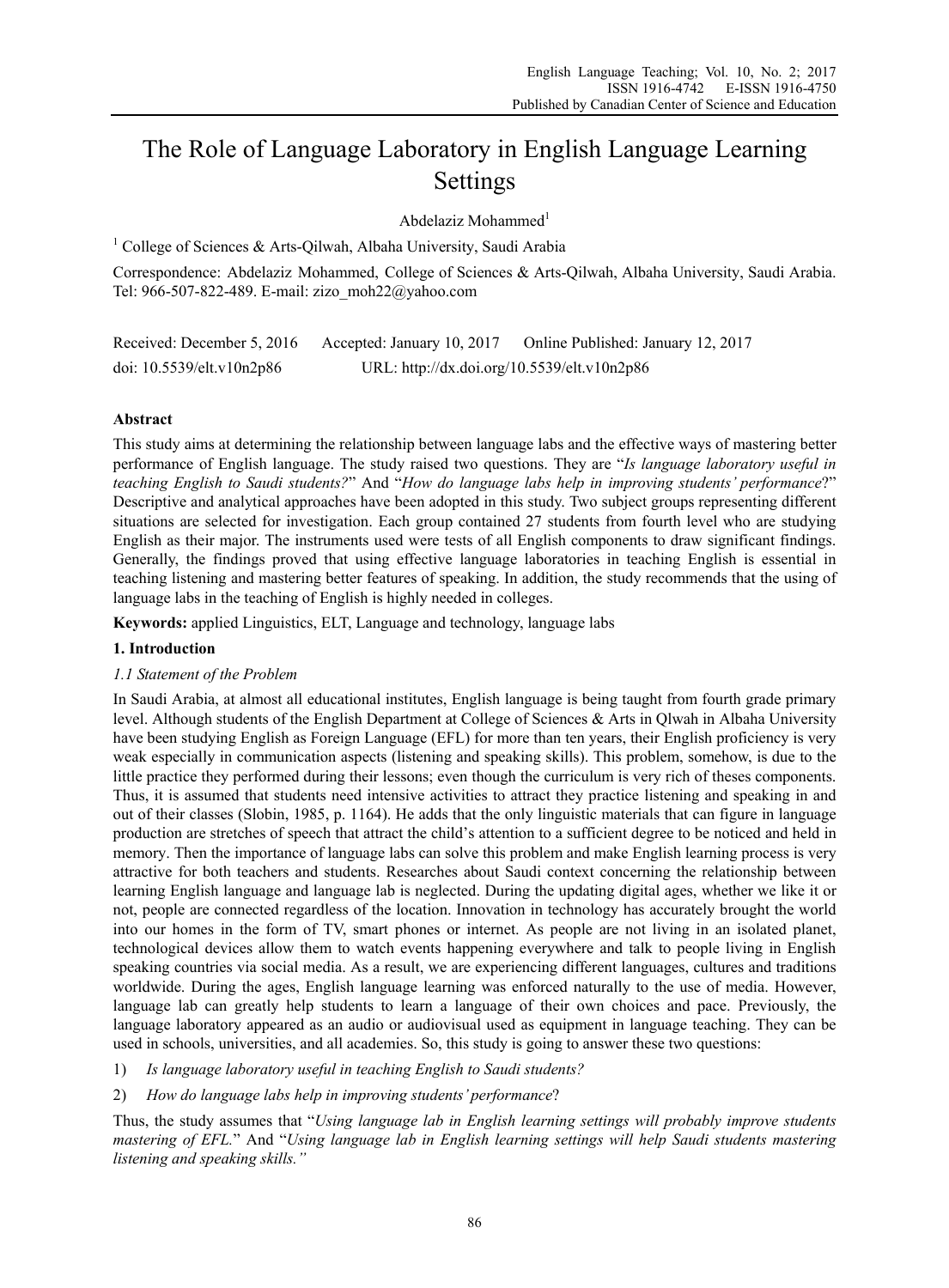#### **2. Literature Review**

#### *2.1 Historical Background*

English-language educators have been aggressively involved in the use of audio equipment. Earlier, Buchanan and MacPhee (1928), Bagster-Collins, (1930) state that from 1893, there were commercial record sets available in Spanish and English as a foreign language, but phonograph was only used in regular classes and for self-study at home. Later, it started by teaching of mathematics, science, and foreign languages in America's schools by 1958, but Derthick (1959) has described foreign language. The history of the language laboratory as has written by Parker (1961), Diekhoff (1965), and Hocking (1967), had first launched in 1957 and then in 1958 by the military organizations. Later, (Léon, 1962; Peterson, 1974; & Saettler, 1990, p. 187) state that the first lab was established at the University of Grenoble in 1908. Delcolque, et al, (2000) adds that the first audio device welcomed is the phonograph, and have immediately adopted other advances in audio technology such as magnetic tape and digital media

No doubt, the 1960s era was the golden period of the language laboratory that led to an explosion in the number of facilities. According to Hocking (1967), by 1962, there was a massive increase in the number of labs at the secondary level since 1958. Most of these were in medium-to-large school districts (Godfrey, 1967). Within and after 1962, there were more than 900 labs in higher education (Hocking, 1967). Additionally, more post secondary labs were built from 1965 when matching funds became available (Ek, 1974, pp. 17-23). Although they did not cite a source for their information, Keck and Smith (1972, p. 5) claim that by mid-decade, an estimated 10,000 language laboratories had been installed in secondary schools and 4,000 more could be found in institutions of higher learning". Finally, Parker (1960, pp. v-viii) wrote about the motivation for language laboratory in conferences. He stated that foreign language teachers feel themselves suddenly involved in a technological revolution, suddenly chin-deep in a tide of new demands upon their competencies, and they seek, some almost frantically, enlightenment and practical help.

Many scholars provide a clear and strong link between the educational technology field, the programmed instruction movement and the foreign language profession. Cornfield (1966, p. VI) acknowledges all the inspiration, philosophy, and ideas given her to Dale. Other books by Carroll (1962), Marty (1962, pp. 52-53), and the pedagogy textbook of Grittner (1969) provide further evidence of the favor of programmed instruction by foreign language educators who were also interested in the language laboratory mainly the technical development of audio cassette (Dodge, 1968, pp. 331-335). Aikens and Ross (1977, pp. 40-46) state that the ability to use a tape would help students struggling with a difficult passage.

Software systems can be easily installed onto a PC based network, making them both multi locations and much more feature rich in how and what media they can manage. This can be impeded by using the course materials constructed in the targeted course (especially English Language listening & speaking). These days all networks are able to work with software on language lab solutions and deliver media synchronously. This function can be beneficiary for using between university campuses to deliver administration talks to staff members as well as for students and other audience in/outside the campuses. Moreover, as there is no direct contact between professors and their female students to control their participation, attendance, or language proficiency, these technical items (mainly English labs) are considered to be more beneficial in Saudi context.

The content that can be used in the new language labs are not just audio, but video, flash-based materials, internet, etc. Moreover, they are much more engaging for both teacher and student and much quicker in speed and variety of the delivery of media from teacher to student, student to teacher or student to student.

Furthermore, developments in language labs are now apparent as access moves from a fixed network and related Microsoft operating systems to the online and browsers. Students can now access and work from these new cloud labs from their own devices at anytime and anywhere. Students can interrogate, record audio and video files; and be marked and assessed by their teachers remotely.

#### *2.2 Types and Importance of Language Labs*

In addition to what's mentioned in the introduction, to make sure that students are paying attention to all aspects of phonetics such as pronunciation, accents etc., could record and assess their performance. Hmoud, (2014, pp. 84-94) reveals that the language lab provides access to native-speakers to enhance students learning correctly. To pursue higher studies abroad, language lab would help students in studying the language of the country where they are planning to complete their higher education (i.e. EFL students are required to pass TOEFL/IELTS if they plan to study in some of the English speaking countries). Meanwhile, it is important that the layout of the lab is encouraging for effective communication and monitoring of the learners. As high acquiring of communication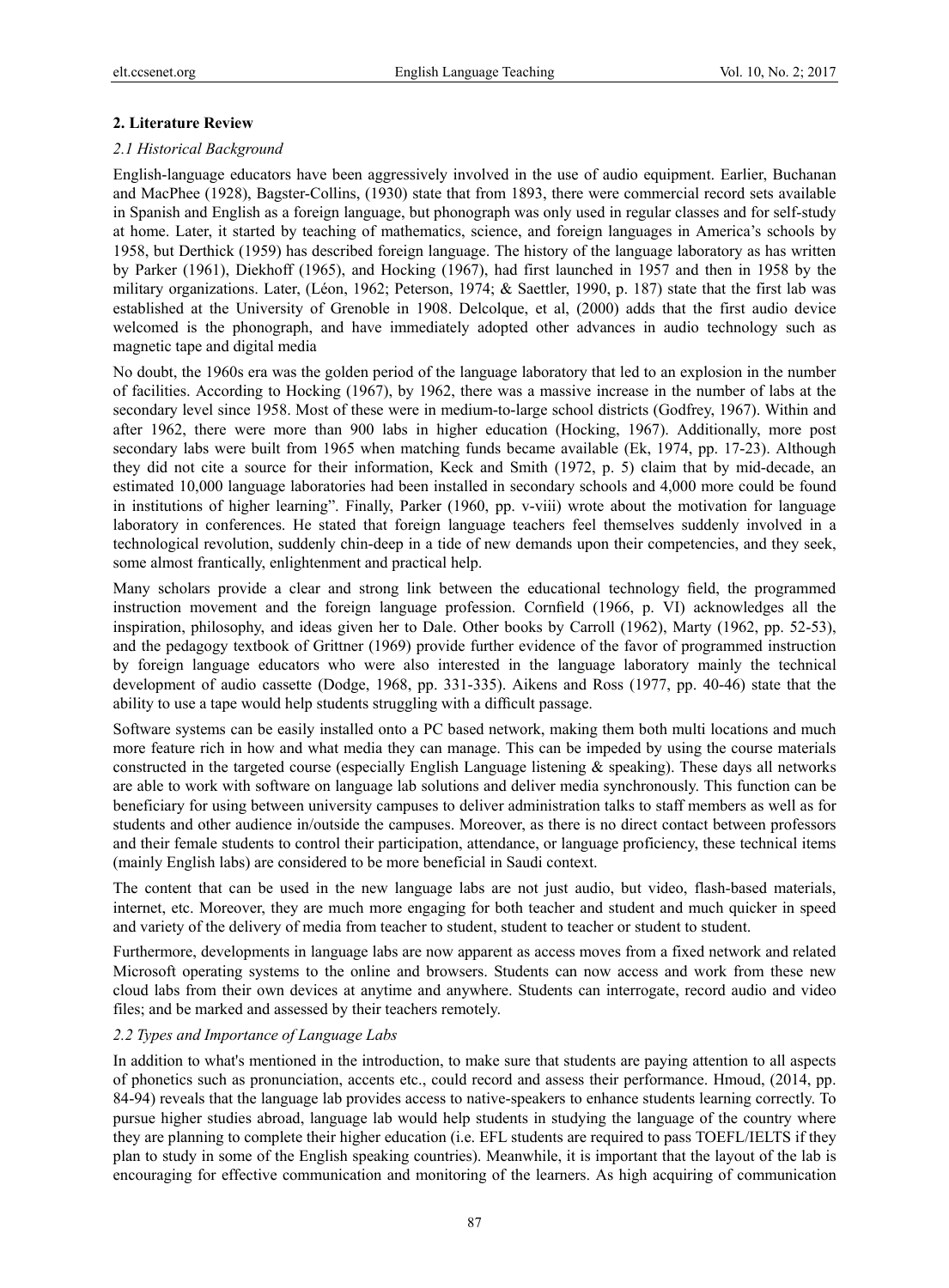skills are essential in almost all fields of careers, language lab can help in gaining this important skill.

#### *2.3 The Configuration and Appearance of labs*

Generally, the traditional system includes a keyboard that is wired to a number of rows of student compartments, sometimes as 'U' shape carrels, containing a student tape recorder and headset with a boom arm microphone (see the photo below). Moreover, the teacher console (keyboard) is usually fitted with a tape recorder to monitoring each compartment in the class by the teacher headset and an intercom facility to enable 2-way communication between the teacher and his/her students individually.



Figure 1. A Japanese high school language lab shows students' positions

First generation laboratories or the simplest ones allow the teacher to control the tape of the student booths (record, stop, rewind etc.) from the monitor desk. This feature allows easy distribution of the master program material, which is often copied at high speed onto the student positions for later use by the students at any time.

As in the photo below, better tape laboratories hold the tape machine behind a protective plate, leaving only a control panel accessible to the students or lock the cassette door. This keeps the expensive and sensitive decks free from student misuse and dust.



Figure 2. Teacher's control (Keyboard)

#### *2.4 Operating the Audio Active-comparative System*

The teacher can hand over control of the decks to the students at the time that the master program is being transferred onto the student recorders. Moreover, the student would simultaneously hear the playback – when pressing the keyboard - of the program whilst being able to record his or her own voice in the pauses using the microphone. Technologically, this overdubbing was made possible by the use of a two-channel tape recorder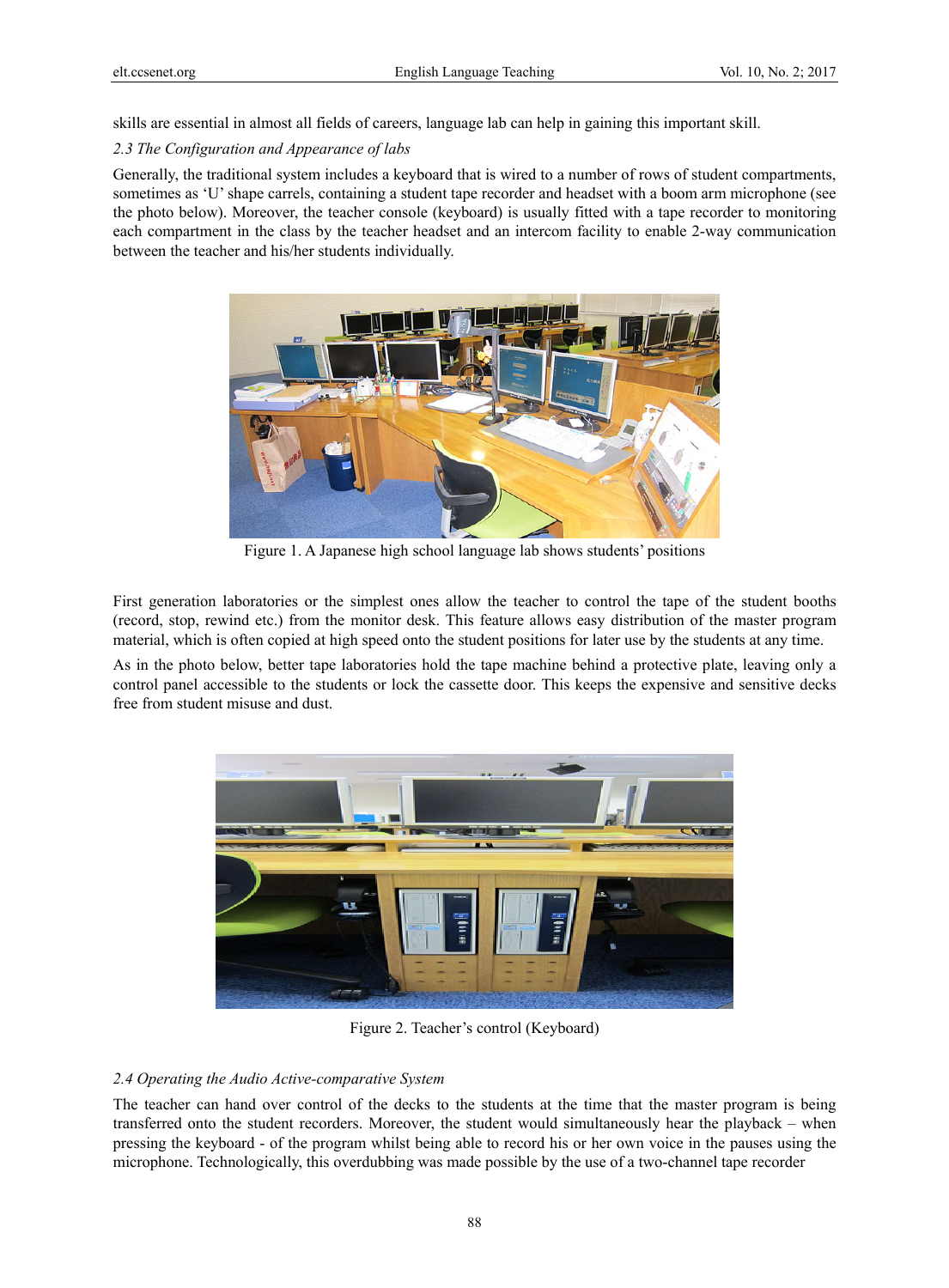#### *2.5 Digital Language Laboratories*

Still the principle of language laboratories essentially has not changed. They remain a teacher-controlled system connected to a number of student booths, containing a student's control mechanism and a headset with a microphone. Digital language labs have the same principle. A software of language lab changes the concept of where and what a language lab is. Software can be installed on any networked PCs anywhere on a school, college or university campus. Software systems can be located in one room, from room-to-room or campus-to-campus. The term language lab is no longer favored by recent generation. However, new terms like '*language media center*' or '*learning resource center*' attempt to replace the term '*language lab*' meanwhile they can hold the new goals and new technologies (Scinicariello, 1997; 185-213). Scinicariello, (1997; 185-213) reveals that whatever they be called there is no ideal language lab for the twenty-first century. Recently, Lundi (2010) states that language labs are adequate places where a learner can undergo self learning experience at his own pace, by practicing a host of exercises through technology. These exercises can be done in all the four modalities of language learning.

#### *2.6 Functionality of Language Labs*

All current language labs will have a level of teacher control to manage student desktops or any other networked devices. These levels of functionality of labs vary from manufacturer to manufacturer. The more sophisticated software labs have a higher level of teacher management and control over the student desktop the more they will be needed. One of the key differences in the high-end software products is their ability to work live with the students as they record and work with media (Roby, 2004, pp. 523-541). Therefore, instead of waiting to correct student recordings after they have been recorded and collected back it is now possible for a teacher to work synchronously and live with students on their own, in pairs or in groups, thus enhancing the immediacy of the teaching and learning experience (direct interactions).

#### **3. Method**

In this paper, the method used for data collection is the descriptive and analytical approach. Literature written about the role of language labs in English Language learning Settings was collected. The samples (27 students) of the study were chosen randomly from students of fourth level in the English department at the College of Sciences & Arts in Qilwah, Albaha University, Saudi Arabia. The study took place during the first term of the academic year 2015-2016. The students were involved in a communicative competence method. They were taught (2 hours weekly) the course content of the fourth level. Because of the lack of the language labs in the university, only computer system and headphones were used to teach the English components. The most interesting is that it should be stressed that none of the subjects had previous laboratory experience. The students had taken the pretest before the course started. At the end of the term, they had taken the post-test (listening, speaking, reading, writing, grammar and vocabulary components). Both pre and post-test questions were administered and modified by the researcher after had been judged by his colleagues in and out of Albaha University. Two types of laboratory equipments were used. They were audio-active and recording-playback. The first was a headset with earphones and a microphone; the second was an identical headset plus a tape recorder for each student. Here in this study, these types of equipments were not like modern language labs. They were connected to desktop computers that only available in the college.

#### **4. Results**

To precisely calculate and analyze the results obtained by the subjects in both pre and post-tests, descriptive statistics were used and ANOVA correlation was computed. Concurrently, ANOVA (two-factor without replication) proved that, the difference in the scored marks of the pretest was significant (T-stat= 2.731; P-value=  $0.0421$ , and T-crit= 2.603), i.e. the student was significantly varied in their distribution in scoring 5, 4, 3, 2, 1 and 0 (see table 1 below).

|                     | $T$ -stat* | $P-value**$ | $T$ -crit*** | <i>Difference</i> |
|---------------------|------------|-------------|--------------|-------------------|
| <b>Rows</b> (marks) | 2.731071   | 0.042141    | 2.602987     | Significant       |
| Columns (tests)     | 0.938871   | 0.47312     | 2.602987     | Not significant   |

#### Table 1. ANOVA two-factor without replication

\**T-Stat= the value calculated from the available data. \*\*P-value= probability for sensitivity.* 

*\*\*\*T-Crit= the critical value.*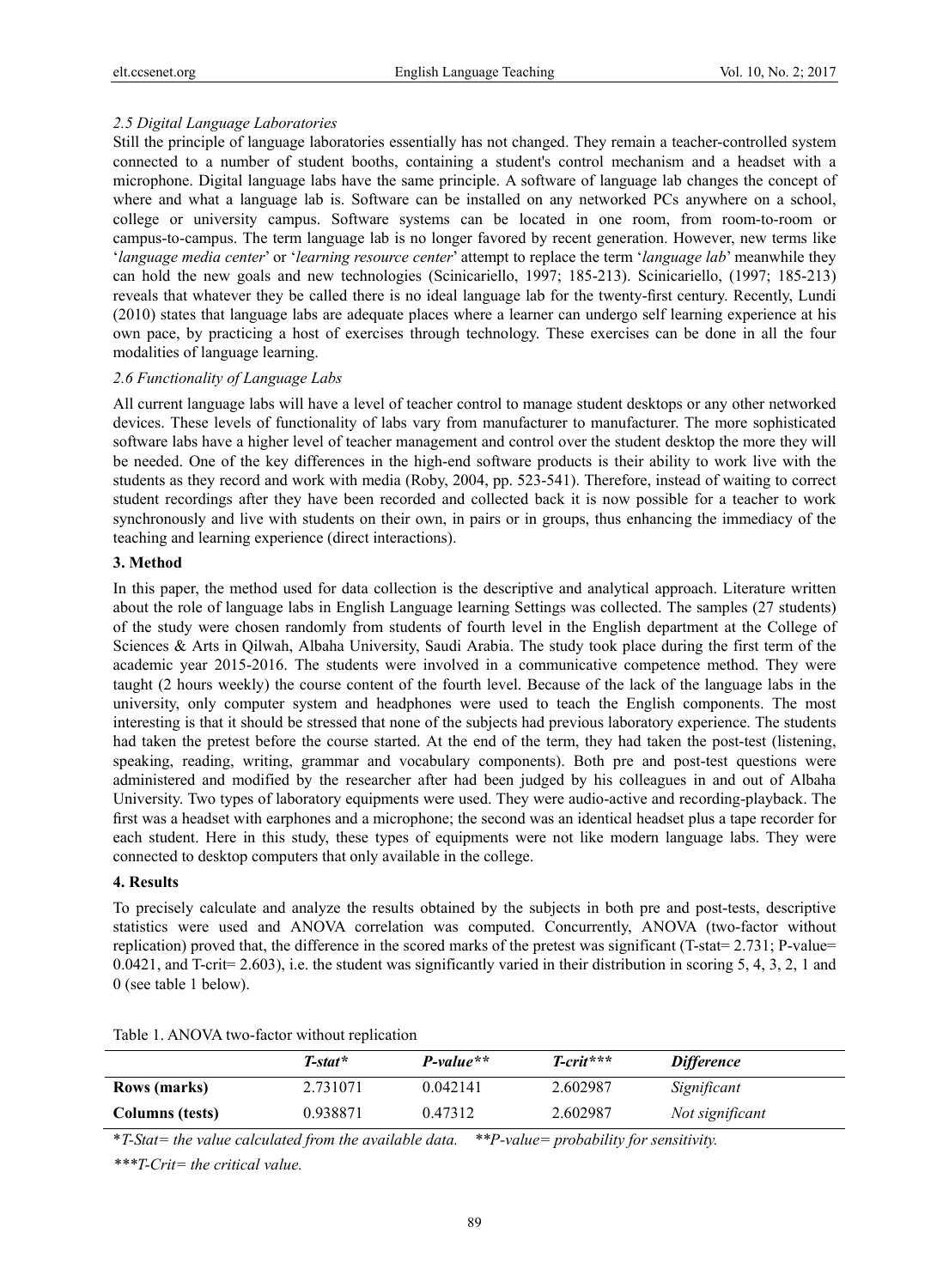As seen above, ANOVA also proved that the difference in the column level (tests) was not significant (T-stat= 0.938, P-value= 0.473, and T-crit= 2.603), i.e. the students' performance in all tests was similar and the concept that, the students had a better performance in one test in comparison to other tests can be ignored.

|                   | Listening | <b>Speaking</b> | Reading | Writing | <i>Grammar</i> |
|-------------------|-----------|-----------------|---------|---------|----------------|
| <b>Speaking</b>   | 0.235     |                 |         |         |                |
| Reading           | 0.759     | 0.532           |         |         |                |
| Writing           | 0.503     | 0.565           | 0.763   |         |                |
| <b>Grammar</b>    | 0.514     | 0.495           | 0.990   | 0.900   |                |
| <b>Vocabulary</b> | 0.679     | 0.472           | 0.979   | 0.906   | 0.982          |

| Table 2. The Correlation between pretest components |  |
|-----------------------------------------------------|--|
|-----------------------------------------------------|--|

Moreover, (as in Table 2 above) the correlation test proves that there was a high significant correlation (0.99) between grammar and reading tests (i.e. 99% of the students who score a mark whatever it was in the grammar test, they score more or less the same mark in the reading test). Another great correlation (0.98) can be detected between vocabulary and reading as well as between vocabulary and grammar (0.98), whereas a relative considerable correlation (0.91) was also noticed between vocabulary and writing nearly as that between the grammar and writing (0.90). Moderate correlation was observed between writing and reading (0.76) as well as that between reading and listening. While that between vocabulary and listening is (0.68), grammar and listening is (0.51) and writing and speaking is (0.57). The correlation analysis also proves that, there was a very poor correlation between speaking and listening (0.24).

It is clearly seen that high frequencies of students who score 4 out of 5 in all pretest sections are more than the frequencies of the other marks (Appendix 1). Although 8 students out of 27 obtain the full marks in the grammar test, students have high performance in the listening test (96.26% passed), followed by grammar (92.59% passed), and then vocabulary (88.89% passed), proceeding writing and speaking (85.18% passed) and lastly reading (81.48% passed). Accordingly, high frequency of fail was seen in grammar test (14.82% failed), although 5 students scored zero in the reading test, while low frequency of fail students was observed in listening test (only 3.74% failed) in which only one student gets zero.

| Table 3. ANOVA: Two-Factor without replication |  |  |  |
|------------------------------------------------|--|--|--|
|------------------------------------------------|--|--|--|

|                                                                                                      | $T$ -stat* | $P-value**$ | $T$ -crit $***$              | <b>Difference</b> |  |  |
|------------------------------------------------------------------------------------------------------|------------|-------------|------------------------------|-------------------|--|--|
| <b>Rows</b> (marks)                                                                                  | 41.64737   | 2.47E-11    | 2.602987                     | Significant       |  |  |
| <b>Columns</b> (tests)                                                                               | $-6.8E-15$ | $\#$ NUM!   | 2.602987                     | Not significant   |  |  |
| $*T$ -Stat = the value calculated from the available data.<br>**P-value= probability for sensitivity |            |             |                              |                   |  |  |
| ***T-Crit= the critical value.                                                                       |            |             | $\#NUM! = very small number$ |                   |  |  |

|  |  |  |  | Table 4. The Frequencies of the post-test results |
|--|--|--|--|---------------------------------------------------|
|--|--|--|--|---------------------------------------------------|

|                   | <b>Listening</b> | <b>Speaking</b> | Reading | <b>Writing</b> | <b>Grammar</b> |
|-------------------|------------------|-----------------|---------|----------------|----------------|
| <b>Speaking</b>   | 0.967            |                 |         |                |                |
| Reading           | 0.813            | 0.881           |         |                |                |
| Writing           | 0.988            | 0.968           | 0.789   |                |                |
| <b>Grammar</b>    | 0.972            | 0.970           | 0.916   | 0.961          |                |
| <b>Vocabulary</b> | 0.864            | 0.914           | 0.994   | 0.843          | 0.949          |

Moreover, as in Table 3 above, ANOVA (two-factor without replication) reflects that the difference in the scored marks of the post-test was significant (T-stat= 41.64737; P-value= 2.47E-11; and T-crit= 2.602987), i.e. the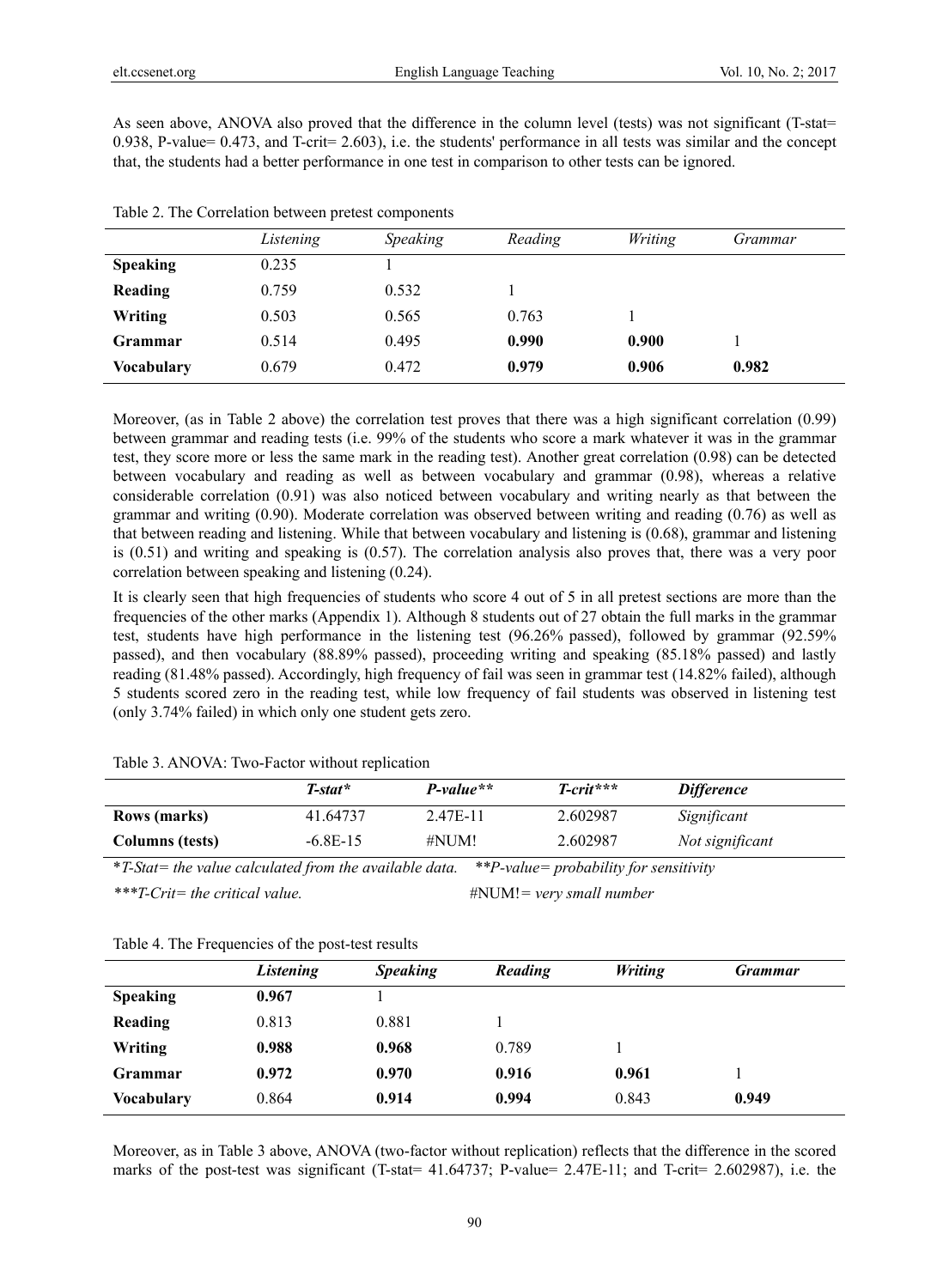student was significantly vary in their distribution in scoring 5, 4, 3, 2, 1 and 0. Moreover, ANOVA proved that the difference in the column level (tests) was not significant (T-stat= -6.8E-15; and T-crit= 2.602987), i.e. the students' performance in all test components was similar which implies that the students had a better performance in one test when compared to other tests can be ignored. Concurrently, the correlation measurement of the test sections results proved that, there was a high correlation (0.99) between vocabulary and reading as well as that between writing and listening tests (i.e. 99% of the students who score marks whatever it was in the writing test, they score more or less the same marks in the listening test). In addition, a great correlation (0.97) can be seen between grammar and listening (0.97), as well as that between grammar and speaking (0.97), as so between writing and speaking (0.97) and then what is between speaking and listening (0.97). Whereas a pretty high correlation (0.96) was also noticed between vocabulary and listening as well as that between grammar and writing (0.96) nearly as that between the vocabulary and grammar (0.95). Another moderate correlation can be seen between grammar and reading (0.92), nearly as that between vocabulary and speaking (0.91). A reasonable correlation was observed between reading and speaking (0.88), nearly as that between vocabulary and listening (0.86). A rational correlation (0.84) between vocabulary and writing was reflected and a moderate one (0.81) between reading and listening was appeared. The correlation analysis also attested to the fact that, there was a reasonable correlation between writing and reading (0.79).

#### **5. Discussion**

From the analysis above, it seems that there were no significant differences between the pretest components such as reading, vocabulary, and grammar tests; but the post-test was tested significantly higher than the pretest on the fluency of the speaking component. The students also scored significantly higher on the listening component in post-test. The results also showed that the students were significantly superior in listening skill, especially in the post-test. This result clearly approved the hypothesis of the study "*Using language lab in English learning settings will probably improve students mastering of EFL.*" And "*Using language lab in English learning settings will help Saudi students mastering listening and speaking skills."* Thus, the null hypothesis was rejected. The difference between the post-test components was not significant, but between pretest was significantly is higher. From the above findings, one can draw a conclusion is that the use of a fully equipped lab daily with it altogether will probably affect students' performance especially in the listening and speaking skills. It seems that certain outcomes will not be the same in either case. The result is that the infrequent usage of a modest lab actually appears to be detrimental to the communication aspects of the language learning process. However, it is highly recommended to use language labs in teaching English for all educational levels. As Saudi Arabia is considered one of the wealthiest country, it is easy to build and improve using language labs in schools and colleges. There is always scope for improvement and advancement in any field and for any subject. It has to be accomplished with commitment and enthusiasm. Teachers are habituated to the traditional teaching methods. It is high time that their teaching methods have to undergo a change. Unless the new technology is adopted in English language teaching, they can not impart language skills in our learners at the rate of growing competition. According to this view, these are a few of the whole of those techniques that can be used to improve language skills through technology in the present generation. It can be implemented for a learner of any age at any stage. It will be more effective if technology is introduced from the elementary level. Accordingly, comprehensive language learning is possible through both classroom and language lab teaching, as applied for science subjects.

#### **Acknowledgments**

The researcher would like to send his gratitude and thanks to all of Albaha University personnel and staff members for their helpful and kind supports. The author also thanks all those who help him accomplish this manuscript.

#### **References**

Aikens, H. F., & Ross, A. J. (1977). Immediate, repetitive playback/record—a practical solution. *NAALD Journal, 11*(2), 40-46.

Bagster-Collins, E.W., (1930). *Studies in Modern Language teaching.* New York: Macmillan.

- Buchanan, M. A., & MacPhee, E. D. (1928). *An annotated bibliography of Modern Language methodology.*  Toronto, Canada: University of Toronto Press.
- Carroll, J. B. (1962). *A primer of programmed instruction in foreign language teaching*. Heidelberg: Julius Groos Verlag.
- Cornfield, R. R. (1966). *Foreign language instruction: Dimensions and horizons*. New York: Appelton-Century-Crofts.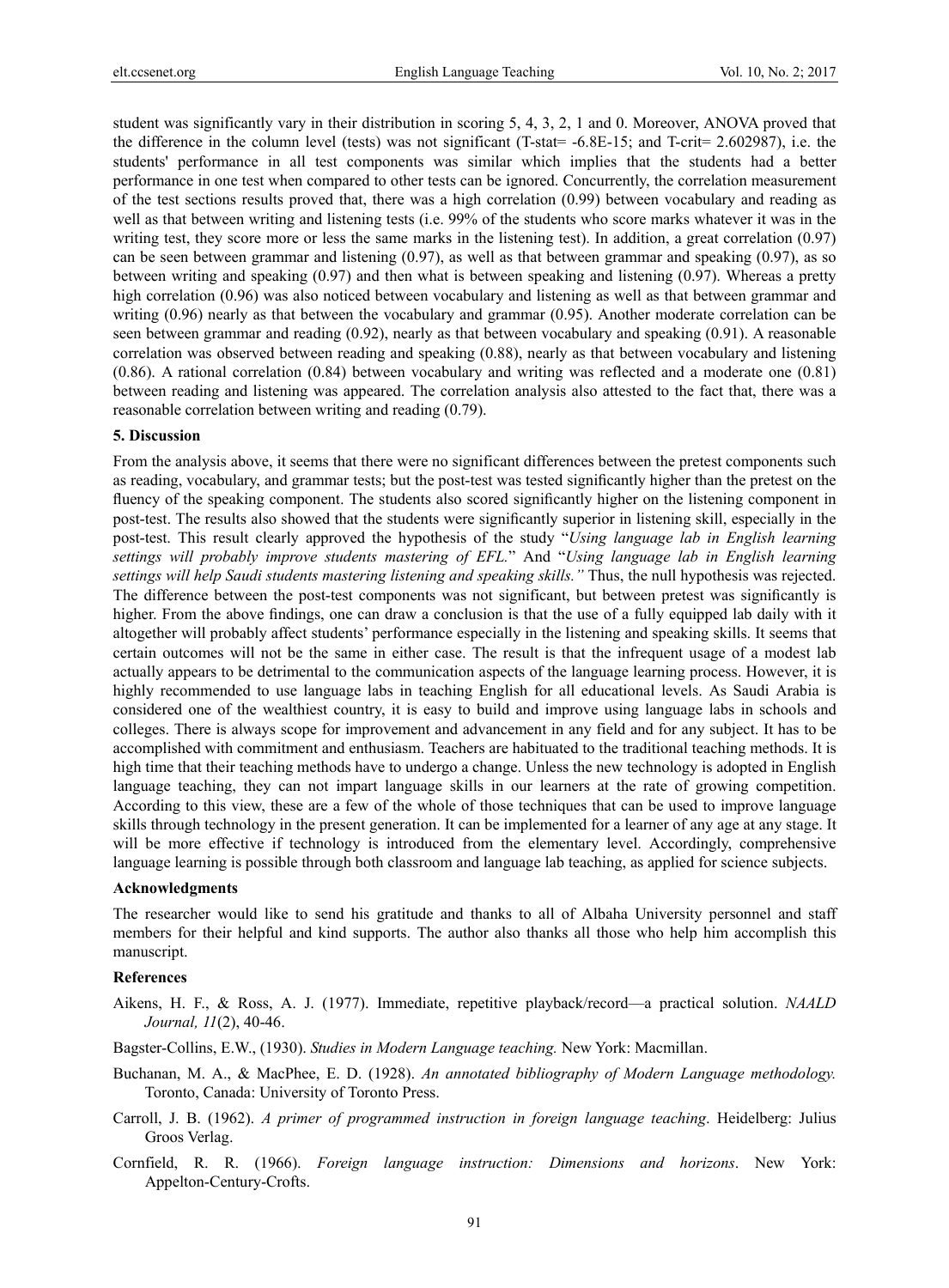- Delcolque, P., Annan, N., & Bramoull´e, A. (2000). The history of computer assisted language learning web exposition. Retrieved May 15, 2016, from http://www.history-of-call.org/
- Derthick, L. G. (1959). The purpose and legislative history of the foreign language titles in the National Defense Education Act, 1958. *Publications of the Modern Language Association, 74*, 48-51. https://doi.org/10.2307/2699220
- Diekhoff, J. S. (1965). *NDEA and modern foreign languages*. New York: Modern Language Association.
- Dodge, J. W. (1968). Language laboratories. In E. M. Birkmaier (Ed.), *Britannica review of foreign language education* (Vol. 1, pp. 331- 335). Chicago, IL: Encyclopaedia Britannica.
- Godfrey, E. P. (1967). *The state of audiovisual technology: 1961-1966*. Washington DC: Department of Audiovisual Instruction, National Education Association.
- Ek, J. D. (1974). Grant fever. *NALLD Journal, 9*(1), 17-23.
- Grittner, F. (1969). *Teaching foreign languages*. New York: Harper & Row.
- Hmoud, SNA Al (2014). The Effectiveness of using English Lab on English Language Students' Pronunciation. *Journal of Scientific Research, 1*, 84-94.
- Hocking, E. (1967). *Language laboratory and language learning* (2nd ed.) Washington, DC: Division of Audiovisual Instruction, National Education Association.
- Keck, M. E. B., & Smith, W. F. (1972). *A selective, annotated bibliography for the language laboratory, 1959–1971*. New York: ERIC Clearinghouse on Languages and Linguistics.
- Léon, P. R. (1962). *Laboratoire de langues et correction phonétique*. Paris: Didier.
- Lundi. (2010). Use of English Languge Lab in English Language Learning/Teaching. Retrieved from http://www.edutic.edunet.tn/labo/index.php/anglais/19-newseng/104-use-of-language-lab-in-english-langua ge-learningteaching
- Marty, F. (1956). Language laboratory techniques. *Educational Screen, 35,* 52-53.
- Scinicariello, S. (1997). Uniting teachers, learners, and machines: Language laboratories and other choices. In M. Bush, & R. Terry (Eds.), *Technology-enhanced language learning* (pp. 185-213). Lincolnwood, IL: National Textbook Co.
- Roby, W. B. (2004). Technology in the service of foreign language teaching: The case of the language laboratory. In D. Jonassen (Ed.), *Handbook of Research on Educational Communications and Technology*, (pp. 523-541, 2nd ed).
- Peterson, P. (1974). Origins of the language laboratory. *NALLD Journal, 8*(4), 5-17.
- Parker, W. R. (1960). Foreword. In E. J. Oinas (Ed.), *Language teaching today* (pp. v-viii). Bloomington, IN: Indiana University Research Center in Anthropology, Folklore, and Linguistics.
- Parker, W. R. (1961). *The national interest and foreign languages* (3rd ed.) Washington, DC: U.S. Department of State.
- Saettler, P. (1990). *The evolution of American educational technology*. Englewood, CO: Libraries Unlimited, pp. 187.
- Slobin, D. (1985). Cross-linguistic evidence for the language-making capacity. In D. Slobin (Ed.), *The Cross Linguistic Study of Language Acquisition* (vol. 2: Theoretical Issues). Hillsdale, NJ: Erlbaum.